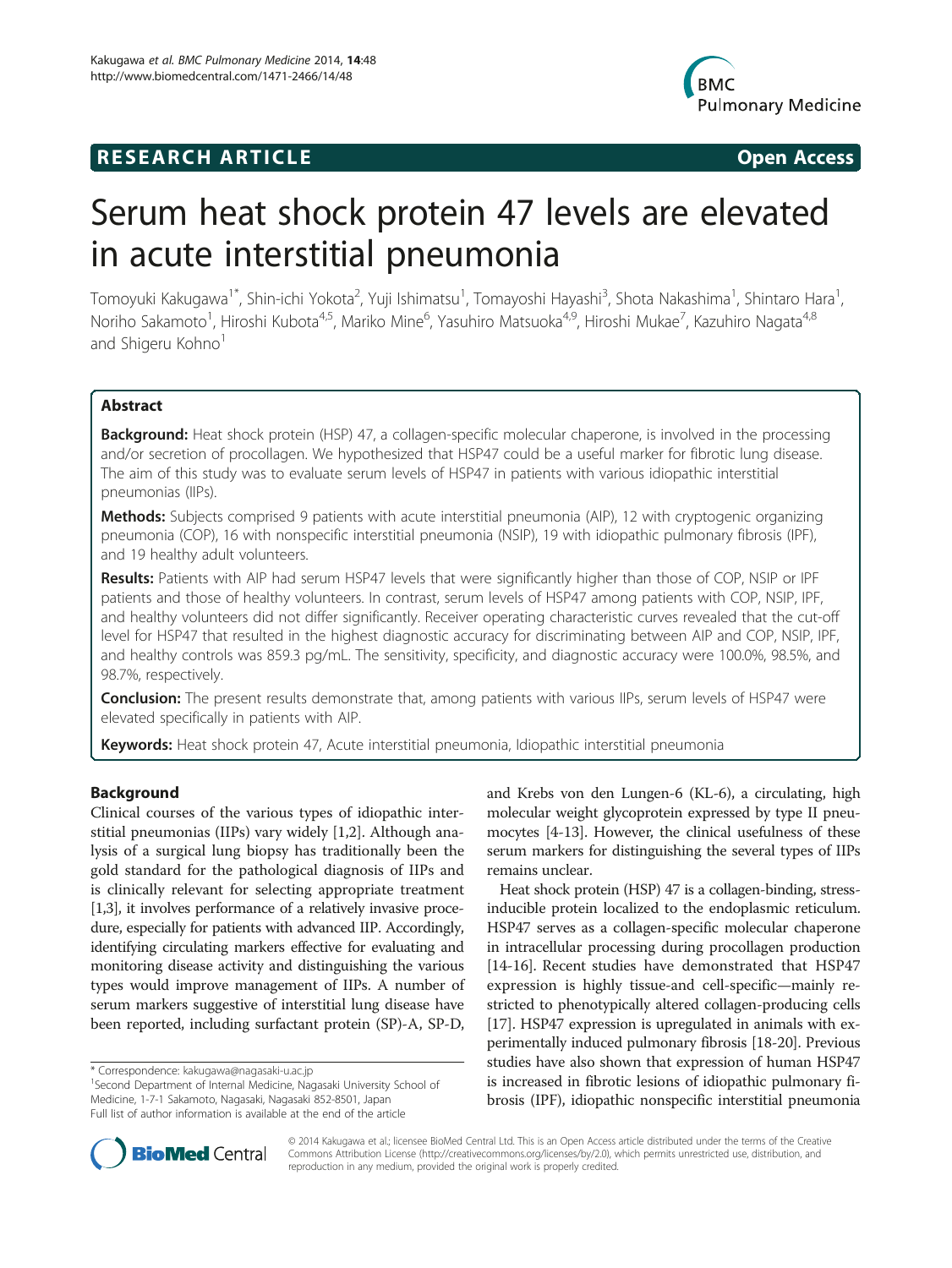(NSIP), and diffuse alveolar damage (DAD) [\[21](#page-6-0)-[23](#page-6-0)]. Similar to the fibrotic lung diseases mentioned above, induction of HSP47 is consistently observed in other fibrotic diseases such as those affecting the liver, kidney, heart, eyes and skin [[17,24](#page-6-0)-[26](#page-6-0)].

We recently showed in an experimental pulmonary fibrosis model that collagen accumulation and disease progression were associated with the level of HSP47 protein expression [\[19\]](#page-6-0). In addition, HSP47 expression is higher in the lungs of patients with idiopathic usual interstitial pneumonia (UIP) than in those with collagen vascular disease-associated UIP and idiopathic NSIP [\[22](#page-6-0)]; idiopathic fibrotic NSIP patients with higher HSP47 expression in their lungs had poorer prognosis than patients with lower HSP47 expression [[27](#page-6-0)]. These findings suggest that the expression of HSP47 in fibrotic lung tissue correlates with fibrotic disease activity.

We hypothesized that HSP47 may leak into the peripheral blood, and that it could be a useful marker for fibrotic lung disease. Although Yokota (one of the authors of the present manuscript) et al. previously reported that the serum levels of HSP47 did not differ significantly between patients with IPF and healthy controls [[28](#page-6-0)], we recently reported that HSP47 serum levels in patients with acute exacerbation of IPF were found to be markedly higher than in patients with stable IPF [\[23](#page-6-0)]. These findings suggest that serum HSP47 could be a useful marker for IIPs. However, the precise association between serum levels of HSP47 and IIPs remains obscure. The purpose of this study was to evaluate serum HSP47 levels in patients with various IIPs.

## Methods

#### Study population

The present study was a retrospective case–control study. Study subjects consisted of 56 patients who were admitted to Nagasaki University Hospital from April 1996 to March 2011, and 19 healthy adult volunteers. Patients included 9 with acute interstitial pneumonia (AIP), 12 with cryptogenic organizing pneumonia (COP), 16 with NSIP, and 19 with IPF. Diagnoses were made according to the official ATS/ERS/JRS/ALAT statement [[2\]](#page-6-0) and the American Thoracic Society/European Respiratory Society consensus criteria [\[1](#page-6-0)]. Patients had no signs or positive serological (or other) markers of collagen vascular disease. All patients diagnosed with AIP met the following criteria: 1) development or unexplained worsening of dyspnea within 30 days; 2) high-resolution computed tomography chest scans with new bilateral ground-glass opacities and/ or consolidation; 3)  $PaO<sub>2</sub>/fraction$  of inspired oxygen  $(FiO<sub>2</sub>)$  ratio  $(P/F$  ratio) < 300 mmHg; and 4) absence of apparent infection, pneumothorax, pulmonary thromboembolism, heart failure or alternative causes of acute lung injury, such as trauma, blood infusion or toxic inhalation.

Serological and urinary studies were performed, and were negative in all patients diagnosed with AIP, for the following pathogens and pathogen components: endotoxin, Mycoplasma pneumoniae, Chlamydophila pneumoniae, Chlamydophila psittaci, cytomegalovirus antigen, β-D glucan, Legionella spp. and Streptococcus pneumoniae. Blood, sputum, and urine cultures were also negative. Echocardiography demonstrated no evidence of heart failure in any of the patients. All NSIP and IPF diagnoses were confirmed pathologically in multiple lobes by open lung biopsy or video-assisted thoracoscopic surgery. Sera were obtained from patients at the time of diagnosis. Patient characteristics were collected from the clinical notes recorded at the time of diagnosis and included age, sex, P/F ratio, and alveolar-arterial difference of oxygen (A-a DO<sub>2</sub>). Serum concentrations of KL-6, SP-A, SP-D and lactate dehydrogenase (LDH) were also collected from the clinical notes recorded at the time of diagnosis. For records lacking data for these markers, measurements were done using preserved serum samples. The 30-and 90-day mortality rates were determined for all disease groups. In addition, sera were obtained from healthy volunteers to serve as control subjects, all of whom had normal chest radiographs, were free of symptoms and were not taking any medications.

The study protocol was approved by the Institutional Review Board of Nagasaki University Hospital and the Ethics Committee, Nagasaki University Graduate School of Biomedical Sciences. Written informed consent was obtained from all subjects.

# Sandwich enzyme-linked immunosorbent assay (ELISA) for determining HSP47 concentration

Sandwich ELISA for determining HSP47 concentration was carried out as described previously [\[28](#page-6-0)].

#### Measurement of serum KL-6, SP-A, SP-D, and LDH levels

Serum levels of KL-6, SP-A, SP-D, and LDH were measured using specific kits according to the manufacturers' protocols. KL-6 concentrations were measured using a sandwich-type electrochemiluminescence immunoassay kit (Picolumi KL-6, Sanko Junyaku Co., Tokyo, Japan). SP-A and SP-D levels were measured using sandwichtype enzyme immunoassay kits (SP-A test-F, Kokusai Shiyaku Co., Hyogo, Japan; and SP-D kit, Yamasa, Yamasa Shoyu Co., Tokyo, Japan). LDH levels were measured using an ultraviolet method with an L-type WAKO LDH kit (Wako Pure Chemical Industries, Ltd., Osaka, Japan). All assays were performed in duplicate. Data regarding these markers was not obtained from all enrolled patients because some preserved serum samples were not of sufficient volume. Data for the patients in whom these markers were measured (including their numbers) are presented in [Results](#page-2-0) section.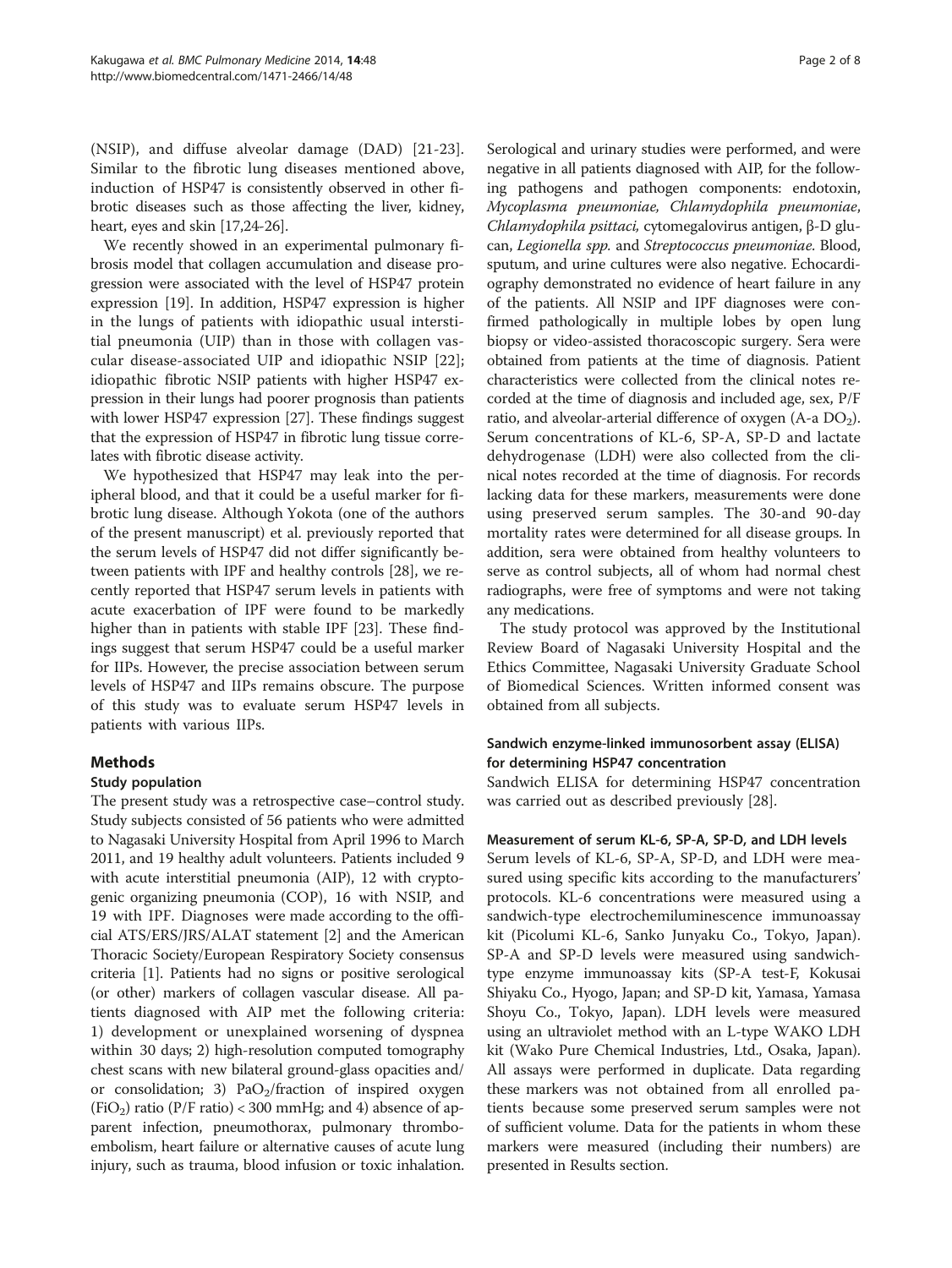#### <span id="page-2-0"></span>Immunohistochemistry

Immunohistochemistry was performed as described previously [\[22\]](#page-6-0).

#### Statistical analysis

Values for continuous variables are expressed as median (range). Differences among groups were determined by analysis of variance or the Kruskal-Wallis test for continuous variables and the  $\chi^2$  test for categorical variables, as appropriate. If a significant difference was found by analysis of variance, pair-wise comparison was performed using the Scheffe method. The upper left corner coordinate point of the receiver operating characteristic curve was used to determine the optimum cutoff level for discriminating between AIP and COP, NSIP, IPF, and healthy volunteers. Statistical analysis was performed using a statistical software package (SAS 9.1.3, SAS Institute, Cary, NC, USA). P values <0.05 were considered statistically significant.

# Results

# Patient characteristics

Table 1 lists characteristics of enrolled patients. The P/F ratios of the AIP groups were significantly lower, and the A-a  $DO<sub>2</sub>$  significantly higher, as compared with those of the COP, NSIP, and IPF groups.

## Disease outcomes

In the AIP group, 30-day mortality was 44.4% (4 of 9 patients), and 90-day mortality was 66.7% (6 of 9 patients). In contrast, none of the patients in the COP, NSIP, or IPF groups died within 90 days.

## Serum levels of HSP47, KL-6, SP-A, SP-D and LDH

Serological data are presented in Table [2](#page-3-0) and Figure [1](#page-4-0). Serum levels of HSP47 in patients with AIP were significantly higher than in those with COP, NSIP, IPF, or in healthy volunteers. Serum levels of HSP47 among patients with COP, NSIP, IPF, and healthy volunteers were not significantly different (Figure [1](#page-4-0)). Serum levels of KL-6

#### Table 1 Patient characteristics

in patients with NSIP and IPF were significantly higher than in those with COP and in healthy volunteers. Serum levels of SP-A in patients with IPF and AIP were significantly higher compared to those in healthy volunteers. Serum levels of SP-A in patients with IPF were significantly higher than in those with COP and NSIP. Serum levels of SP-D in patients with AIP were significantly higher compared to those in healthy volunteers. Serum levels of LDH in patients with AIP were significantly higher than in those with COP, NSIP, IPF, or in healthy volunteers. Serum levels of LDH in patients with NSIP and IPF were significantly higher compared to those in healthy volunteers.

#### Receiver operating characteristic curve

Based on a receiver operating characteristic curve (Figure [2](#page-4-0)), the cut-off level of HSP47 that resulted in the highest diagnostic accuracy for discriminating between AIP and COP, NSIP, IPF, and healthy volunteers was 859.3 pg/mL. This value discriminated between AIP and COP, NSIP, IPF, and healthy volunteers with 100% sensitivity and 98.5% specificity. The diagnostic accuracy was 98.7%. Use of serum HSP47 levels for diagnosis of AIP resulted in an area under the curve of 1.000.

#### Histopathological and immunohistochemical findings

Photomicrographs of histological and immunohistochemical studies of representative DAD autopsy specimens are shown in Figure [3.](#page-5-0) This DAD patient was given a final diagnosis of AIP. Figure [3](#page-5-0) A-B and D-E depict pairs of sequential sections. At low magnification, diffuse involvement, including interstitial edema and inflammation, was seen (Figure [3](#page-5-0) A-B). The expression of HSP47 in DAD was diffuse and higher than in UIP surgical lung biopsy specimens (data not shown). Histopathological examination at high magnification revealed interstitial edema, fibrosis, and inflammation in the DAD tissue. The expression of HSP47 was noted predominantly in fibroblasts, epithelial cells, and endothelial cells

| Age (years)        | <b>Healthy volunteer</b><br>$(N = 19)$ |           | COP<br>$(N = 12)$ |                   |       | <b>NSIP</b><br>$(N = 16)$ |       | IPF<br>$(N = 19)$ | $(N = 9)$                         | p value          |         |
|--------------------|----------------------------------------|-----------|-------------------|-------------------|-------|---------------------------|-------|-------------------|-----------------------------------|------------------|---------|
|                    | $35*$                                  | $(27-59)$ | 65.5              | $(38-87)$         | 57.0  | (28-74)                   | 64.0  | $(34 - 75)$       | 75.0                              | $(53-81)$        | < 0.001 |
| Sex (male/female)  | 11/8                                   |           | 7/5               |                   | 6/10  |                           | 13/6  |                   | 6/3                               |                  | N.S.    |
| Smoking (s/ex/n)   | 0/0/19                                 |           | 2/4/6             |                   | 3/5/8 |                           | 6/5/8 |                   | 5/1/3                             |                  | 0.002   |
| $P/F$ ratio (mmHq) | $\overline{\phantom{a}}$               |           | 385.0             | $(289.5 - 490.5)$ | 399.3 | $(343.3 - 442.4)$         | 389.8 | $(283.3 - 491.9)$ | $102.3$ <sup><math>"</math></sup> | $(59.9 - 254.8)$ | < 0.001 |
| A-a $DO2$ (mmHg)   | $\overline{\phantom{a}}$               |           | 19.9              | $(-5.14 - 46.9)$  | 15.3  | $(2.6 - 37.9)$            | 17.1  | $(-3.5 - 52.7)$   | 402'                              | $(58.6 - 611.4)$ | < 0.001 |

Data presented as median (range).

N = number of patients; COP = cryptogenic organizing pneumonia; NSIP = nonspecific interstitial pneumonia; IPF = idiopathic pulmonary fibrosis; AIP = acute interstitial pneumonia; N.S. = not significant; s/ex/n = current smoker/ex-smoker/nonsmoker; P/F ratio = PaO<sub>2</sub>/fraction of inspired oxygen (FiO<sub>2</sub>) ratio; A-a DO<sub>2</sub> = alveolararterial difference of oxygen.

\*P < 0.01 compared with COP, NSIP, IPF, and AIP.

¶ P < 0.01 compared with COP, NSIP, and IPF.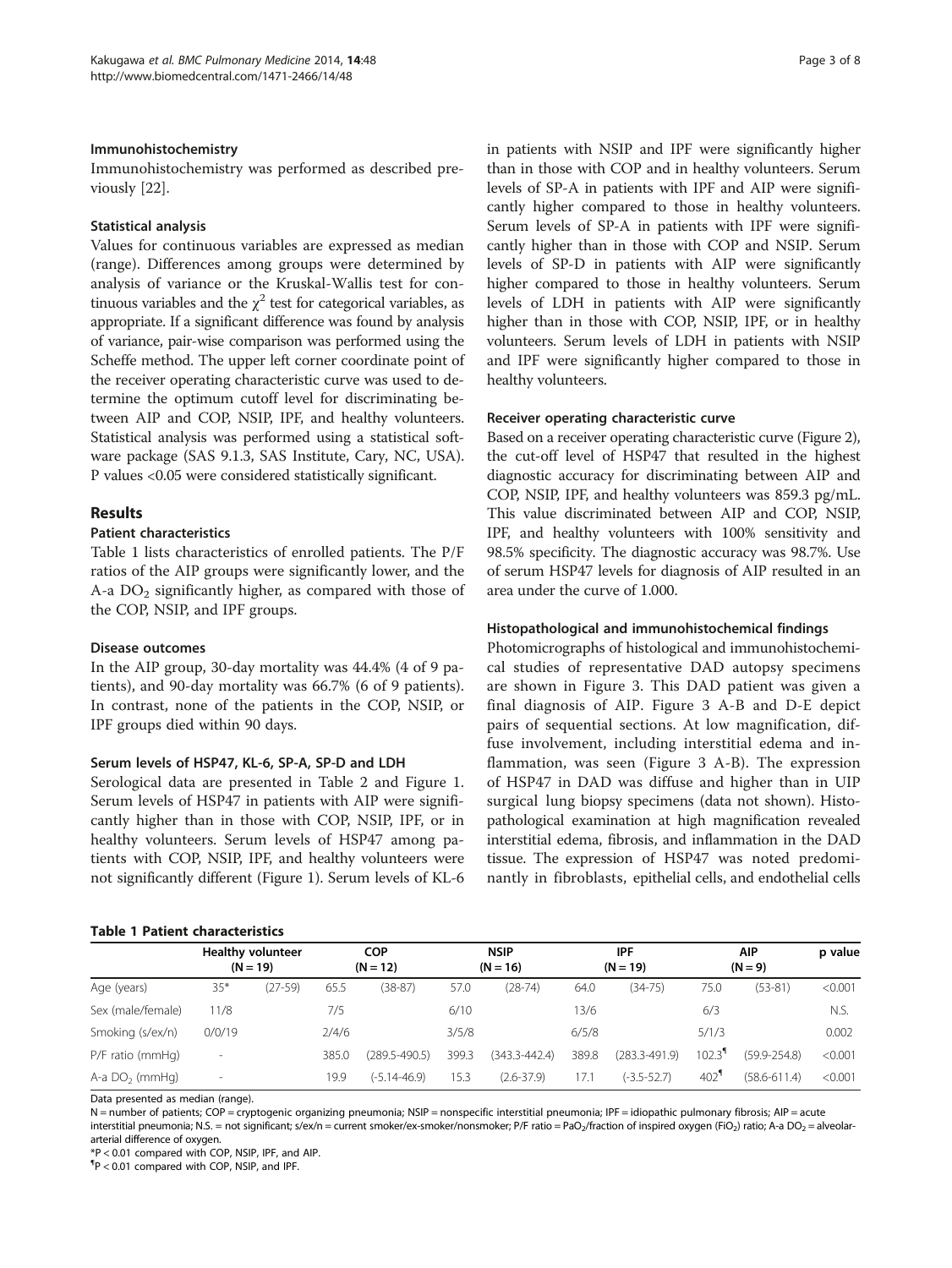<span id="page-3-0"></span>Table 2 Serum concentrations of HSP47, KL-6, SP-A, SP-D, and LDH

|               | <b>Healthy volunteer</b><br>$(N = 19)$ |                   | [n]  | <b>COP</b><br>$(N = 12)$ |                  | [n]    | <b>NSIP</b><br>$(N = 16)$ |                  | [n]    | IPF<br>$(N = 19)$                |                   | [n]  | <b>AIP</b><br>$(N = 9)$ |                     | [n]   | p value |
|---------------|----------------------------------------|-------------------|------|--------------------------|------------------|--------|---------------------------|------------------|--------|----------------------------------|-------------------|------|-------------------------|---------------------|-------|---------|
| HSP47 (pg/mL) | 565.8                                  | $(332.1 - 879.8)$ | [19] | 239.                     | $(16.6 - 476.6)$ | $[12]$ | 290.7                     | $(24.8 - 603.0)$ | $[16]$ | 330.9                            | $(105.1 - 487.6)$ | [19] | 1530.2*                 | $(1075.1 - 3919.9)$ | [9]   | < 0.001 |
| KL-6 (U/mL)   | 193.0                                  | $(144 - 322)$     | [19] | 427.5                    | $(172 - 1310)$   | [10]   | 1568.5 <sup>"</sup>       | $(192 - 4745)$   | [14]   | $1460$ <sup><math>"</math></sup> | $(444 - 4340)$    | [15] | 332.5                   | (201-2200)          | [8]   | < 0.001 |
| SP-A (ng/mL)  | 22.7                                   | $(12.1 - 60.8)$   | [19] | 52.8                     | (20.6-129)       | [8]    | 48.9                      | $(20.3 - 127)$   | $[12]$ | 103 <sup>9</sup>                 | $(62.4 - 355)$    | [15] | 138 <sup>2</sup>        | $(43.8 - 148)$      | [6]   | < 0.001 |
| SP-D (ng/mL)  | 17.3                                   | $(17.3 - 58.6)$   | [19] | 105.                     | $(27.8 - 247)$   | [8]    | 477.0                     | $(17.2 - 942)$   | [13]   | 316.0                            | $(93.1 - 721)$    | [14] | $417$ <sup>#</sup>      | $(72.1 - 4510)$     | [8]   | < 0.001 |
| LDH (IU/L)    | 124.5                                  | $(20-246)$        | [19] | 164.0                    | $(132 - 236)$    | $[12]$ | 212.5"                    | $(135 - 738)$    | $[14]$ | 233"                             | $(113 - 416)$     | [15] | 380*                    | $(231 - 736)$       | $[9]$ | < 0.001 |

Data presented as median (range).

N = number of patients; n = number of patients examined; COP = cryptogenic organizing pneumonia; NSIP = nonspecific interstitial pneumonia; IPF = idiopathic pulmonary fibrosis; AIP = acute interstitial pneumonia; HSP47 = heat shock protein 47; KL-6 = Krebs von den Lungen-6; SP-A = surfactant protein-A; SP-D = surfactant protein-D; LDH = lactate dehydrogenase.

\*P < 0.01 compared with COP, NSIP, IPF, and healthy volunteers.

¶ P < 0.01 compared with healthy volunteers; P < 0.05 compared with COP.

 ${}^{5}P$  < 0.01 compared with NSIP and healthy volunteers; P < 0.05 compared with COP.

 $E^2P$  < 0.01 compared with healthy volunteers.

# P < 0.05 compared with healthy volunteers.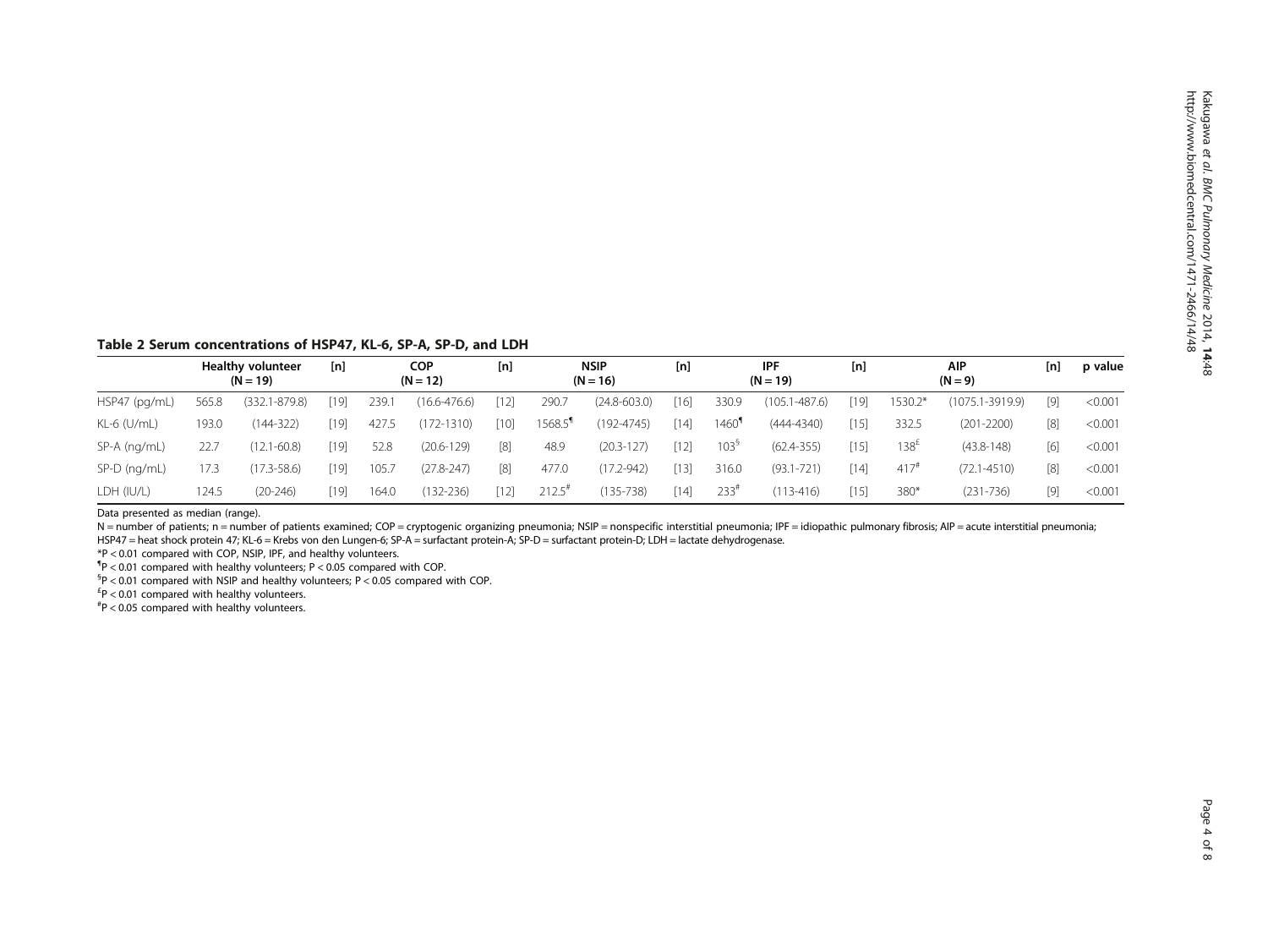<span id="page-4-0"></span>

in DAD (Figure [3](#page-5-0) D-E). Negative control studies using non-specific immunoglobulin-G revealed no positive cells (Figure [3](#page-5-0) C, F).

#### **Discussion**

In the present study, HSP47 serum levels in patients with AIP were found to be markedly higher than in patients with COP, NSIP, IPF, or in healthy volunteers. To the best of our knowledge, this is the first study to evaluate HSP47 serum levels of patients with AIP.



Despite extensive research conducted in the past, the precise molecular mechanisms leading to the lung injury and fibrosis of AIP are poorly understood. Previous reports have suggested that KL-6, SP-A, and SP-D might be useful markers for interstitial pneumonias [[4-13,29](#page-6-0)]. It was assumed that serum levels of these markers in AIP patients would be higher than those in COP, NSIP and IPF patients: however, the current study demonstrated that they did not significantly differ from those in patients with other IIPs. In contrast, serum HSP47 levels were markedly elevated in AIP, but not in COP, NSIP, and IPF, indicating that the molecular mechanisms generating pathogenic fibrosis affecting serum HSP47 levels may differ distinctly between AIP and other IIPs.

Previous studies demonstrated that HSP47 expression in lung was higher in patients with UIP than in those with COP and NSIP, and in controls [\[22,30\]](#page-6-0). In contrast, the present study indicated that HSP47 levels in serum were elevated only in patients with AIP. Although a precise mechanism for the above unexpected observation was not elucidated in this study, the following is hypothesized: 1) We recently reported that HSP47 expression was higher in DAD lung that resulted in a final diagnosis of acute exacerbation of IPF than in UIP lungs, and that HSP47 serum levels in patients with acute exacerbation of IPF were found to be markedly higher than in patients with stable IPF [\[23\]](#page-6-0). The present study also demonstrated that HSP47 expression in lung was markedly high in a DAD patient who was given a final diagnosis of AIP. The amount of HSP47 in the lung, which has been reported to correlate with fibrotic disease activity [[19,22,27](#page-6-0)[,31\]](#page-7-0), might correlate with serum levels. 2) Elevation of serum HSP47 in AIP might be due to distinctive characteristics of DAD, including severe inflammation, tissue destruction, alveolar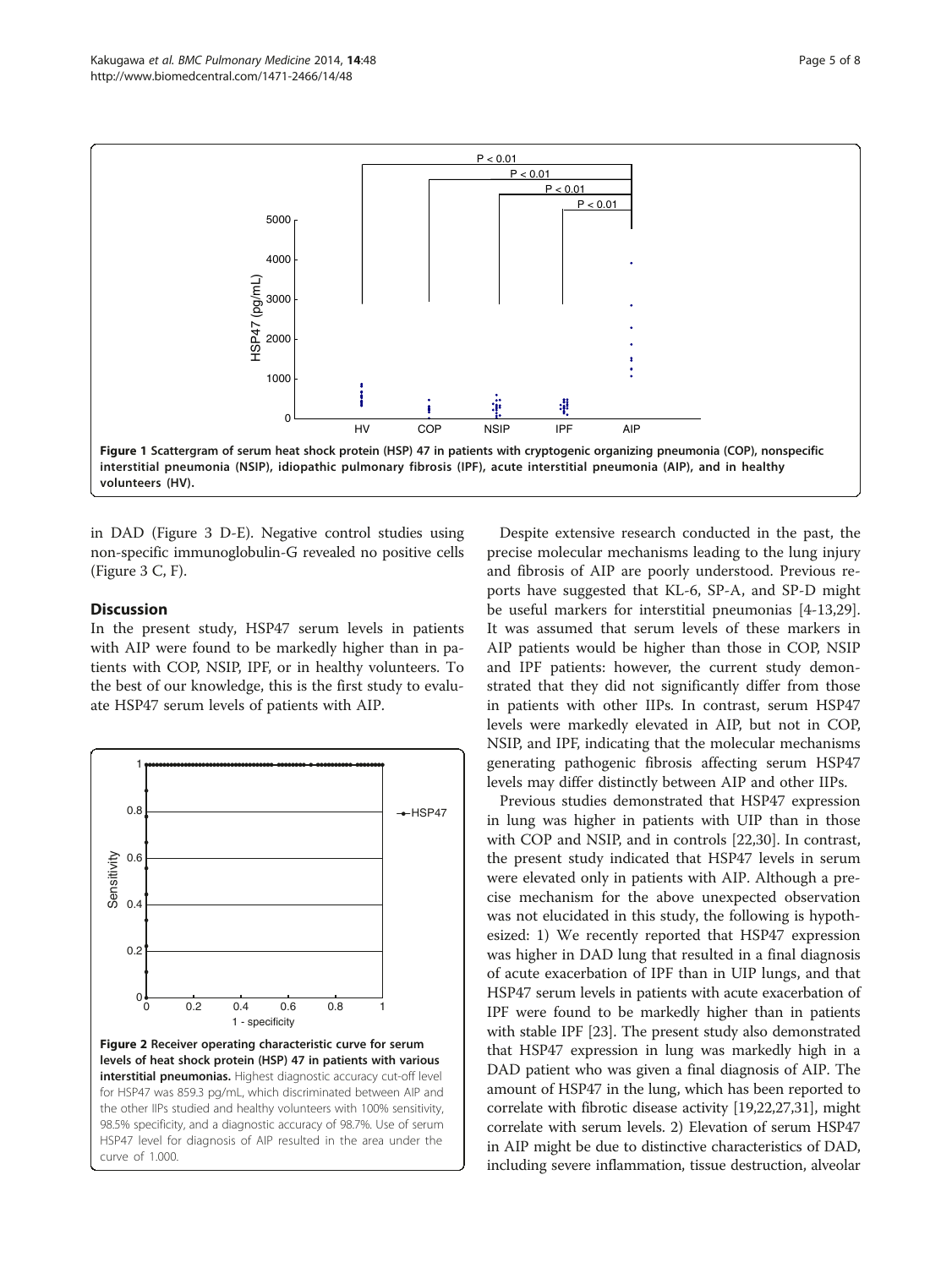<span id="page-5-0"></span>

epithelial and endothelial injury with increased vascular permeability [\[32](#page-7-0)]. These changes and high expression of HSP47 in epithelial cells and endothelial cells may possibly induce leakage of HSP47 protein into the extracellular matrix.

We also compared serum levels of HSP47 in the patients with acute exacerbation of IPF, which were reported in our previous study [\[23](#page-6-0)], with those of the AIP patients in the present study. Serum levels of HSP47 in patients with AIP did not differ significantly from those in patients with acute exacerbation of IPF (data not shown). Considering data from the present study together with our previous study [\[23\]](#page-6-0) led us to the conclusion that serum HSP47 might be a useful marker to identify patients with DAD. Although patients with AIP and acute exacerbation of IPF histologically manifest as DAD, the histopathologic pattern of DAD is also seen in other types of lung injury. Hence, the serum HSP47 level might be a useful marker for other fatal and rapidly progressive fibrotic lung diseases which histologically manifest as DAD, regardless of etiology. Further investigations regarding the precise mechanisms involved are needed.

Some limitations to this study should be noted. First, the number of patients enrolled was small. Second, due to the small study population, the present study did not reveal whether serum HSP47 levels were correlated with disease severity or mortality. Third, it is not yet clear whether evaluation of sequential changes in HSP47 serum levels is useful to monitor disease progression and response to treatment. Fourth, it would be meaningful to evaluate serum levels of HSP47 in patients with acute respiratory distress syndrome (ARDS). According to our hypothesis, serum HSP47 levels might be elevated in patients with ARDS. A prospective multicenter study

with a larger patient cohort, including ARDS patients, is planned in order to overcome the above-mentioned limitations of the present study.

#### Conclusions

In conclusion, this study demonstrated that serum HSP47 levels were elevated in patients with AIP. This finding suggests that the underlying fibrogenic mechanisms affecting HSP47 levels might differ between AIP and other IIP patients. Further studies involving larger patient cohorts are warranted to determine whether serum HSP47 is a useful disease marker of AIP.

#### Abbreviations

IIPs: Idiopathic interstitial pneumonias; SP: Surfactant protein; KL-6: Krebs von den Lungen-6; HSP: Heat shock protein; IPF: Idiopathic pulmonary fibrosis; NSIP: Nonspecific interstitial pneumonia; DAD: Diffuse alveolar damage; UIP: Usual interstitial pneumonia; AIP: Acute interstitial pneumonia; COP: Cryptogenic organizing pneumonia; P/F ratio: PaO<sub>2</sub>/fraction of inspired oxygen ratio; A-a DO<sub>2</sub>: Alveolar-arterial difference of oxygen; LDH: Lactate dehydrogenase; ELISA: Enzyme-linked immunosorbent assay; ARDS: Acute respiratory distress syndrome.

#### Competing interests

T. Kakugawa received a research grant from Takeda Science Foundation and the Kato Memorial Trust for Nambyo Research. T. Kakugawa and S. Yokota have a patent application pending for research related to this manuscript.

#### Authors' contributions

TK made substantial contributions to the study conception and design. TK, NS, SH, SN and YI were involved in collecting clinical samples. SY made a substantial contribution to the determination of serum levels of HSP47 by ELISA. HK and YM made substantial contributions to the preparation of recombinant HSP47 protein. TK made a substantial contribution to the immunohistochemistry. TK and TH made pathological assessments. TK and MM were involved in statistical analysis. TK was involved in drafting the article. SY, YI, NS, HM, KN and SK were involved in revising the article critically for important intellectual content. All authors read and approved the final manuscript.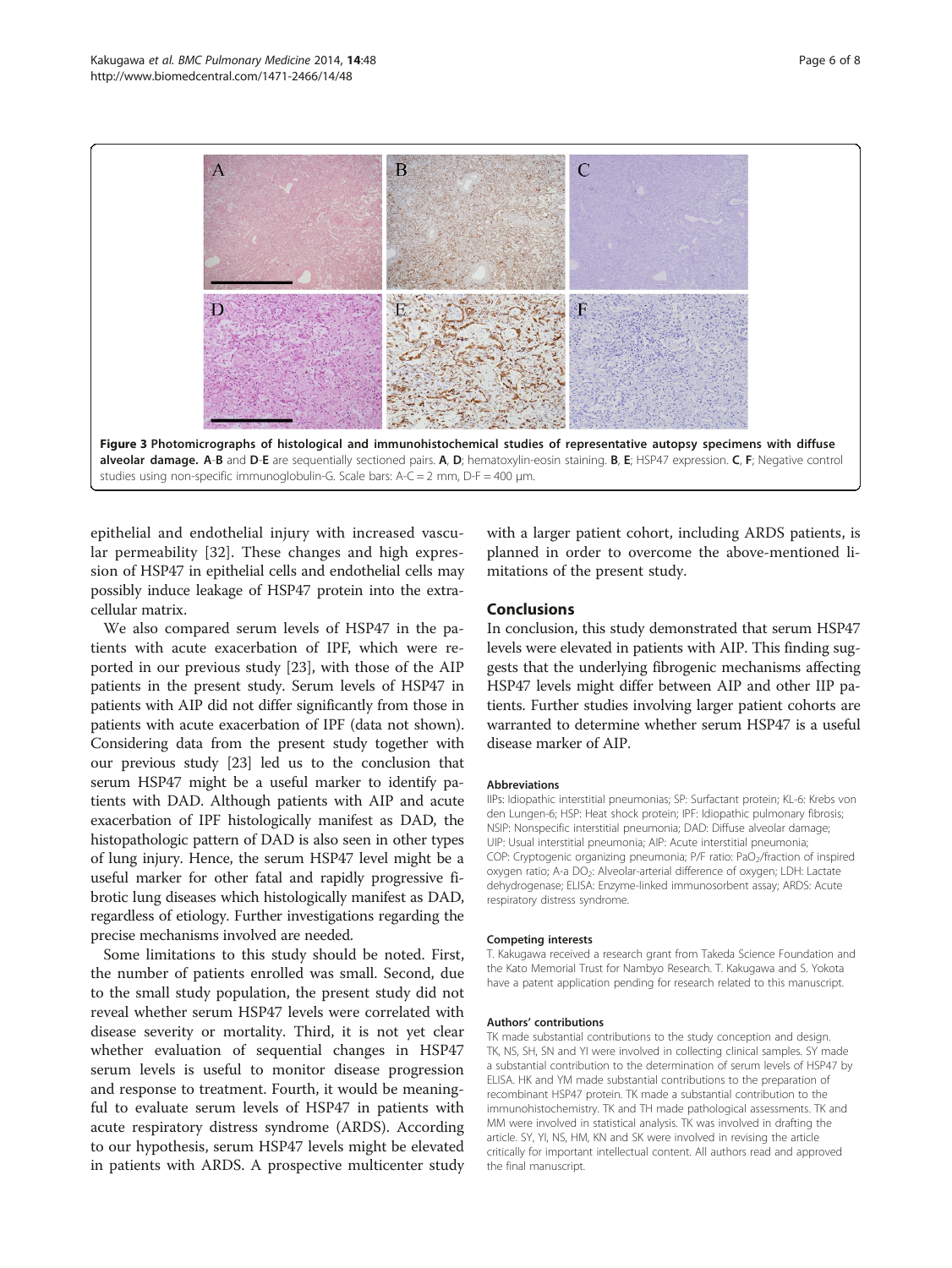#### <span id="page-6-0"></span>Acknowledgements

The authors thank Mr. A. Yokoyama for excellent technical support. This study was supported in part by a research grant from Takeda Science Foundation, The Kato Memorial Trust for Nambyo Research, and JSPS KAKENHI Grant Number 25860649.

#### Author details

<sup>1</sup>Second Department of Internal Medicine, Nagasaki University School of Medicine, 1-7-1 Sakamoto, Nagasaki, Nagasaki 852-8501, Japan. <sup>2</sup>Department of Microbiology, Sapporo Medical University School of Medicine, Sapporo, Japan. <sup>3</sup>Department of Pathology, Nagasaki University Hospital, Nagasaki, Japan. <sup>4</sup> Department of Molecular and Cellular Biology, Institute for Frontier Medical Sciences, Kyoto University, Kyoto, Japan. <sup>5</sup>Department of Life Science, Faculty and Graduate School of Engineering and Resource Science, Akita University, Akita, Japan. <sup>6</sup>Biostatistics Section, Division of Scientific Data Registry, Atomic Bomb Disease Institute, Nagasaki University, Nagasaki, Japan. <sup>7</sup>Department of Respiratory Medicine, School of Medicine, University of Occupational and Environmental Health, Kitakyushu, Japan. <sup>8</sup>Laboratory of Molecular and Cellular Biology, Faculty of Life Sciences, Kyoto Sangyo University, Kyoto, Japan. <sup>9</sup>Present address: Research Laboratories, Research & Development Division, Kyowa Medex Co., Ltd, Shizuoka, Japan.

#### Received: 3 July 2013 Accepted: 11 March 2014 Published: 21 March 2014

#### References

- 1. American Thoracic Society/European Respiratory Society International Multidisciplinary Consensus Classification of the Idiopathic Interstitial Pneumonias: this joint statement of the American Thoracic Society (ATS), and the European Respiratory Society (ERS) was adopted by the ATS board of directors, June 2001 and by the ERS Executive Committee, June 2001. Am J Respir Crit Care Med 2002, 165(2):277–304. [http://www.](http://www.ncbi.nlm.nih.gov/entrez/query.fcgi?cmd=Retrieve&db=PubMed&dopt=Citation&list_uids=11790668) [ncbi.nlm.nih.gov/entrez/query.fcgi?cmd=Retrieve&db=PubMed&dopt=](http://www.ncbi.nlm.nih.gov/entrez/query.fcgi?cmd=Retrieve&db=PubMed&dopt=Citation&list_uids=11790668) [Citation&list\\_uids=11790668](http://www.ncbi.nlm.nih.gov/entrez/query.fcgi?cmd=Retrieve&db=PubMed&dopt=Citation&list_uids=11790668).
- 2. Raghu G, Collard HR, Egan JJ, Martinez FJ, Behr J, Brown KK, Colby TV, Cordier JF, Flaherty KR, Lasky JA, Lynch DA, Ryu JH, Swigris JJ, Wells AU, Ancochea J, Bouros D, Carvalho C, Costabel U, Ebina M, Hansell DM, Johkoh T, Kim DS, King TE Jr, Kondoh Y, Myers J, Muller NL, Nicholson AG, Richeldi L, Selman M, Dudden RF: An official ATS/ERS/JRS/ALAT statement: idiopathic pulmonary fibrosis: evidence-based guidelines for diagnosis and management. Am J Respir Crit Care Med 2011, 183(6):788–824.
- 3. Hunninghake GW, Zimmerman MB, Schwartz DA, King TE Jr, Lynch J, Hegele R, Waldron J, Colby T, Muller N, Lynch D, Galvin J, Gross B, Hogg J, Toews G, Helmers R, Cooper JA Jr, Baughman R, Strange C, Millard M: Utility of a lung biopsy for the diagnosis of idiopathic pulmonary fibrosis. Am J Respir Crit Care Med 2001, 164(2):193–196.
- 4. Stahel RA, Gilks WR, Lehmann HP, Schenker T: Third international workshop on lung tumor and differentiation antigens: overview of the results of the central data analysis. Int J Cancer Suppl 1994, 8:6–26.
- 5. Kohno N, Kyoizumi S, Awaya Y, Fukuhara H, Yamakido M, Akiyama M: New serum indicator of interstitial pneumonitis activity: sialylated carbohydrate antigen KL-6. Chest 1989, 96(1):68–73.
- 6. Yokoyama A, Kondo K, Nakajima M, Matsushima T, Takahashi T, Nishimura M, Bando M, Sugiyama Y, Totani Y, Ishizaki T, Ichiyasu H, Suga M, Hamada H, Kohno N: Prognostic value of circulating KL-6 in idiopathic pulmonary fibrosis. Respirology 2006, 11(2):164–168.
- 7. Greene KE, King TE Jr, Kuroki Y, Bucher-Bartelson B, Hunninghake GW, Newman LS, Nagae H, Mason RJ: Serum surfactant proteins-A and -D as biomarkers in idiopathic pulmonary fibrosis. Eur Respir J 2002, 19(3):439–446.
- 8. Takahashi H, Fujishima T, Koba H, Murakami S, Kurokawa K, Shibuya Y, Shiratori M, Kuroki Y, Abe S: Serum surfactant proteins A and D as prognostic factors in idiopathic pulmonary fibrosis and their relationship to disease extent. Am J Respir Crit Care Med 2000, 162(3 Pt 1):1109–1114.
- 9. Kobayashi J, Kitamura S: KL-6: a serum marker for interstitial pneumonia. Chest 1995, 108(2):311–315.
- 10. Ohnishi H, Yokoyama A, Kondo K, Hamada H, Abe M, Nishimura K, Hiwada K, Kohno N: Comparative study of KL-6, surfactant protein-A, surfactant protein-D, and monocyte chemoattractant protein-1 as serum markers for interstitial lung diseases. Am J Respir Crit Care Med 2002, 165(3):378–381.
- 11. Nakajima H, Harigai M, Hara M, Hakoda M, Tokuda H, Sakai F, Kamatani N, Kashiwazaki S: KL-6 as a novel serum marker for interstitial pneumonia associated with collagen diseases. J Rheumatol 2000, 27(5):1164–1170.
- 12. Kinder BW, Brown KK, McCormack FX, Ix JH, Kervitsky A, Schwarz MI, King TE Jr: Serum surfactant protein-A is a strong predictor of early mortality in idiopathic pulmonary fibrosis. Chest 2009, 135(6):1557–1563.
- 13. Al-Salmi QA, Walter JN, Colasurdo GN, Sockrider MM, Smith EO, Takahashi H, Fan LL: Serum KL-6 and surfactant proteins A and D in pediatric interstitial lung disease. Chest 2005, 127(1):403–407.
- 14. Nagata K, Saga S, Yamada KM: A major collagen-binding protein of chick embryo fibroblasts is a novel heat shock protein. J Cell Biol 1986, 103(1):223–229.
- 15. Nagai N, Hosokawa M, Itohara S, Adachi E, Matsushita T, Hosokawa N, Nagata K: Embryonic lethality of molecular chaperone hsp47 knockout mice is associated with defects in collagen biosynthesis. J Cell Biol 2000, 150(6):1499–1506.
- 16. Sauk JJ, Smith T, Norris K, Ferreira L: Hsp47 and the translation-translocation machinery cooperate in the production of alpha 1(I) chains of type I procollagen. J Biol Chem 1994, 269(6):3941–3946.
- 17. Taguchi T, Razzaque MS: The collagen-specific molecular chaperone HSP47: is there a role in fibrosis? Trends Mol Med 2007, 13(2):45-53.
- 18. Razzaque MS, Hossain MA, Kohno S, Taguchi T: Bleomycin-induced pulmonary fibrosis in rat is associated with increased expression of collagen-binding heat shock protein (HSP) 47. Virchows Arch 1998, 432(5):455–460.
- 19. Ishii H, Mukae H, Kakugawa T, Iwashita T, Kaida H, Fujii T, Hayashi T, Kadota J, Kohno S: Increased expression of collagen-binding heat shock protein 47 in murine bleomycin-induced pneumopathy. Am J Physiol Lung Cell Mol Physiol 2003, 285(4):L957–L963.
- 20. Kakugawa T, Mukae H, Hishikawa Y, Ishii H, Sakamoto N, Ishimatsu Y, Fujii T, Koji T, Kohno S: Localization of HSP47 mRNA in murine bleomycin-induced pulmonary fibrosis. Virchows Arch 2010, 456(3):309–315.
- 21. Razzaque MS, Nazneen A, Taquchi T: Immunolocalization of collagen and collagen-binding heat shock protein 47 in fibrotic lung diseases. Mod Pathol 1998, 11(12):1183–1188.
- 22. Kakugawa T, Mukae H, Hayashi T, Ishii H, Nakayama S, Sakamoto N, Yoshioka S, Sugiyama K, Mine M, Mizuta Y, Kohno S: Expression of HSP47 in usual interstitial pneumonia and nonspecific interstitial pneumonia. Respir Res 2005, 6:57.
- 23. Kakugawa T, Yokota S, Ishimatsu Y, Hayashi T, Nakashima S, Hara S, Sakamoto N, Kubota H, Mine M, Matsuoka Y, Mukae H, Nagata K, Kohno S: Serum heat shock protein 47 levels are elevated in acute exacerbation of idiopathic pulmonary fibrosis. Cell Stress Chaperones 2013, 18(5):581–590.
- 24. Razzaque MS, Foster CS, Ahmed AR: Role of collagen-binding heat shock protein 47 and transforming growth factor-beta1 in conjunctival scarring in ocular cicatricial pemphigoid. Invest Ophthalmol Vis Sci 2003, 44(4):1616–1621.
- 25. Razzaque MS, Kumatori A, Harada T, Taguchi T: Coexpression of collagens and collagen-binding heat shock protein 47 in human diabetic nephropathy and IgA nephropathy. Nephron 1998, 80(4):434–443.
- 26. Brown KE, Broadhurst KA, Mathahs MM, Brunt EM, Schmidt WN: Expression of HSP47, a collagen-specific chaperone, in normal and diseased human liver. Lab Invest 2005, 85(6):789–797.
- 27. Amenomori M, Mukae H, Sakamoto N, Kakugawa T, Hayashi T, Hara A, Hara S, Fujita H, Ishimoto H, Ishimatsu Y, Nagayasu T, Kohno S: HSP47 in lung fibroblasts is a predictor of survival in fibrotic nonspecific interstitial pneumonia. Respir Med 2010, 104(6):895–901.
- 28. Yokota S, Kubota H, Matsuoka Y, Naitoh M, Hirata D, Minota S, Takahashi H, Fujii N, Nagata K: Prevalence of HSP47 antigen and autoantibodies to HSP47 in the sera of patients with mixed connective tissue disease. Biochem Biophys Res Commun 2003, 303(2):413–418.
- 29. Collard HR, Calfee CS, Wolters PJ, Song JW, Hong SB, Brady S, Ishizaka A, Jones KD, King TE Jr, Matthay MA, Kim DS: Plasma biomarker profiles in acute exacerbation of idiopathic pulmonary fibrosis. Am J Physiol Lung Cell Mol Physiol 2010, 299(1):L3–L7.
- 30. Iwashita T, Kadota J, Naito S, Kaida H, Ishimatsu Y, Miyazaki M, Ozono Y, Kohno S: Involvement of collagen-binding heat shock protein 47 and procollagen type I synthesis in idiopathic pulmonary fibrosis: